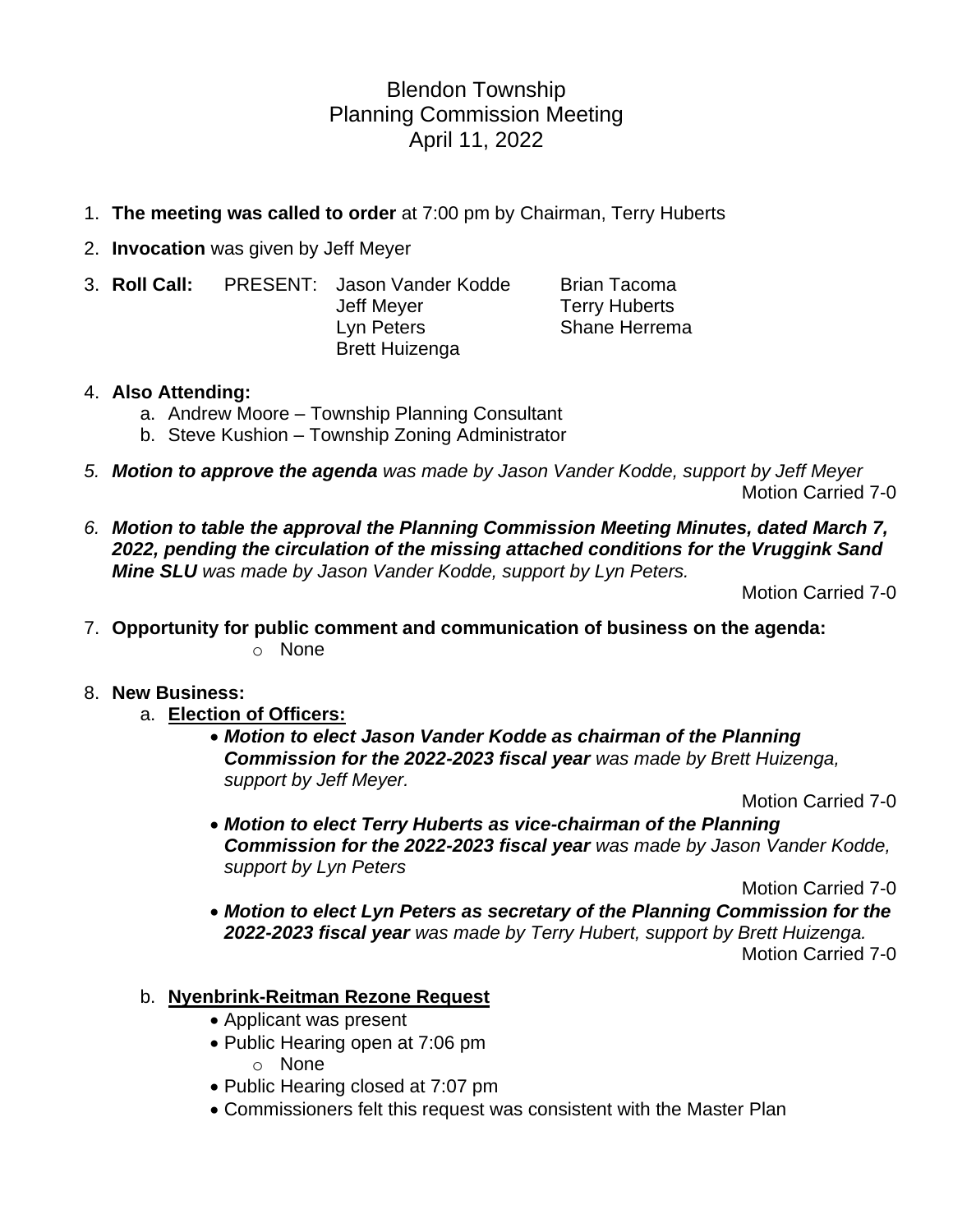• *Motion to recommend to the Township Board the approval of the rezone request submitted by Deb Nyenbrink, on behalf of the Reitman Trust, of parcel #70-13-17-200-007 from AG-Agricultural to R1-Low Density Residential was made by Jason Vander Kodde, support by Brett Huizenga.* Motion Carried 7-0

#### c. **Blendon Meadows Final Site Plan Approval:**

- Todd Stuive, Exxel Engineering, represented the applicant
	- o Provided and overview of the site.
- Preliminary Site Plan was approved in 2000
- Huberts questioned unit rentals:
	- o Randy Koetje state that there would not be more than 4 or 5 total
		- Rental language will be added to the Master Deed and submitted for review and approval.
- Following review and discussion minor adjustments were made to the following:
	- o Landscaping and screening on the eastern side of the property between the project and the Peters properties.
	- o Movement of the location of two lights
		- Require dark sky compliant fixtures
- *Motion adopt Resolution 2022-04.01 approving the request for the Blendon Meadows site condominium project by Koetje Properties LLC for a condominium development located at 5150 Port Sheldon Street, Blendon*  **Township, Ottawa County, Michigan with the changes discussed was made** *by Brett Huizenga, support by Lyn Peters.*

Roll Call: Yay: Meyer, Tacoma, Herrema, Vander Kodde, Huizenga, Peters, Huberts

Nay:

Motion Carried 7-0

## **d. 2021-2022 Annual Report:**

- Submitted by secretary, Lyn Peters
- Reviewed and accepted by Commission
- Sent to the Township Board

# **e. Review of the Planning Commission Bylaws:**

- Current Bylaws were reviewed
- Changes were made related to the following items:
	- o Article 4, Section 2:
		- Change the meeting day/date
	- o Article 8, Section 1:
		- Change number of votes necessary to change the bylaws
	- o Article 8, Section 2:
		- Change month during which the bylaws will be reviewed.
- *Motion to approve and accept the Bylaws of the with the revisions as presented was made by Jason Vander Kodde, support by Brett Huizenga.* Motion Carried 7-0
- f. **2022-2023 Meeting Schedule:**
	- Schedule was reviewed and edited.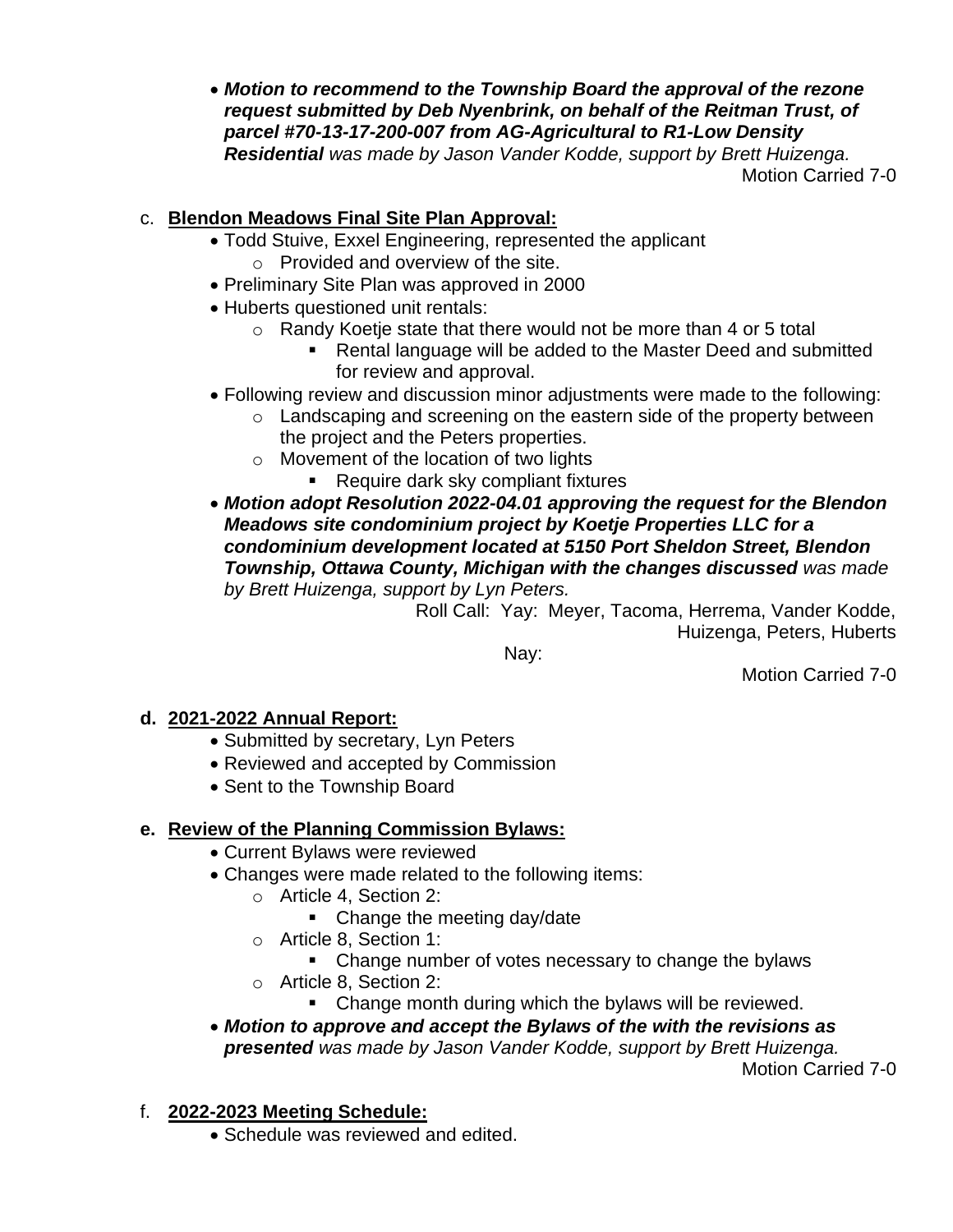- Meetings to generally be held on the first Monday of the month except when there is an election or a holiday, then the meeting will be held on the first Wednesday of the month.
- Schedule with submittal dates to be added to the Township Website.

#### 9. **Old Business:**

# a. **Miedema-DeYoung Conditional (contractual) Rezone Request:**

• To remain tabled until September 7, 2022

#### b. **Holstege SLU:**

• To remain tabled until July 6, 2022

## 10.**Updates of Ongoing Business:**

## **a. Township Board Meeting Minutes:**

- As submitted
- Highlighted by Jeff Meyer
- b. **Bonds and SLU:**
	- No Additions or changes

# c. **Master Plan Updates:**

• Andrew working on compiled C1-LI survey results.

# 11.**Opportunity for public comment and communication of business not on the agenda:**

- Randy Koetje addressed the commission concerning the South Blendon Vista Apartments.
	- o Discussion about readdressing the need for the required connection road to 48<sup>th</sup> Ave.
		- Stated that a lot of the traffic is coming from the Eagles Landing Subdivision.
		- Safety concerns on the public road connecting to the private drive through the garages and buildings.
	- o Lengthy discussion among the commissioners
		- Peters: walks in the apartments daily and confirmed that most of the traffic is coming from Eagles Landing.
			- Initially supported the access point but is changing her mind on the need.
		- Vander Kodde: Still supports the need for the access point.
			- Feels that traffic calming measures can be taken to slow down the flow of traffic.
		- Huberts: Questioned the installation of a card accessed gate.
		- Resident, Kevin Peters: asked the commission to look at the longterm plan and the fact that connectivity will probably go through 48west.
- Mr. Koetje was informed that any changes regarding the 48<sup>th</sup> Avenue connectivity would have to be made in the form of an SLU amendment.

## 12.**Planning Commissioner Comments:**

- Brett Huizenga:
	- o Liaison to the Zoning Board of Appeals
		- Discussed a recent Variance request that was denied.